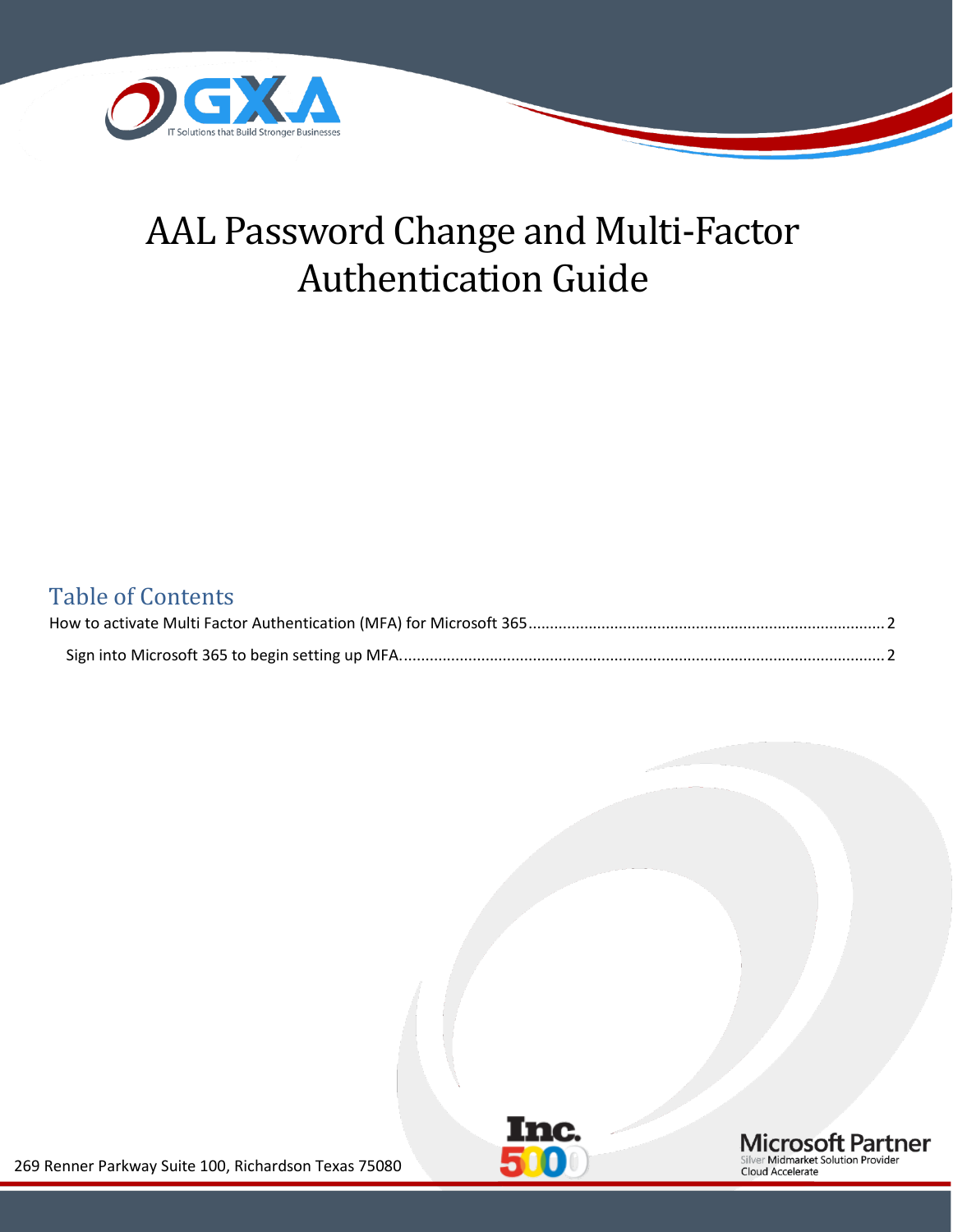

#### <span id="page-1-0"></span>**How to activate Multi Factor Authentication (MFA) for Microsoft 365**

#### <span id="page-1-1"></span>**Sign into Microsoft 365 to begin setting up MFA.**

Step 1: Open a web browser such as Google Chrome or Firefox.

Step 2: [Click here to get started with setting](https://portal.office365.com/) up Multi Factor Authentication.

Step 3: You will be brought to the sign in page. Enter your email address, then click next.





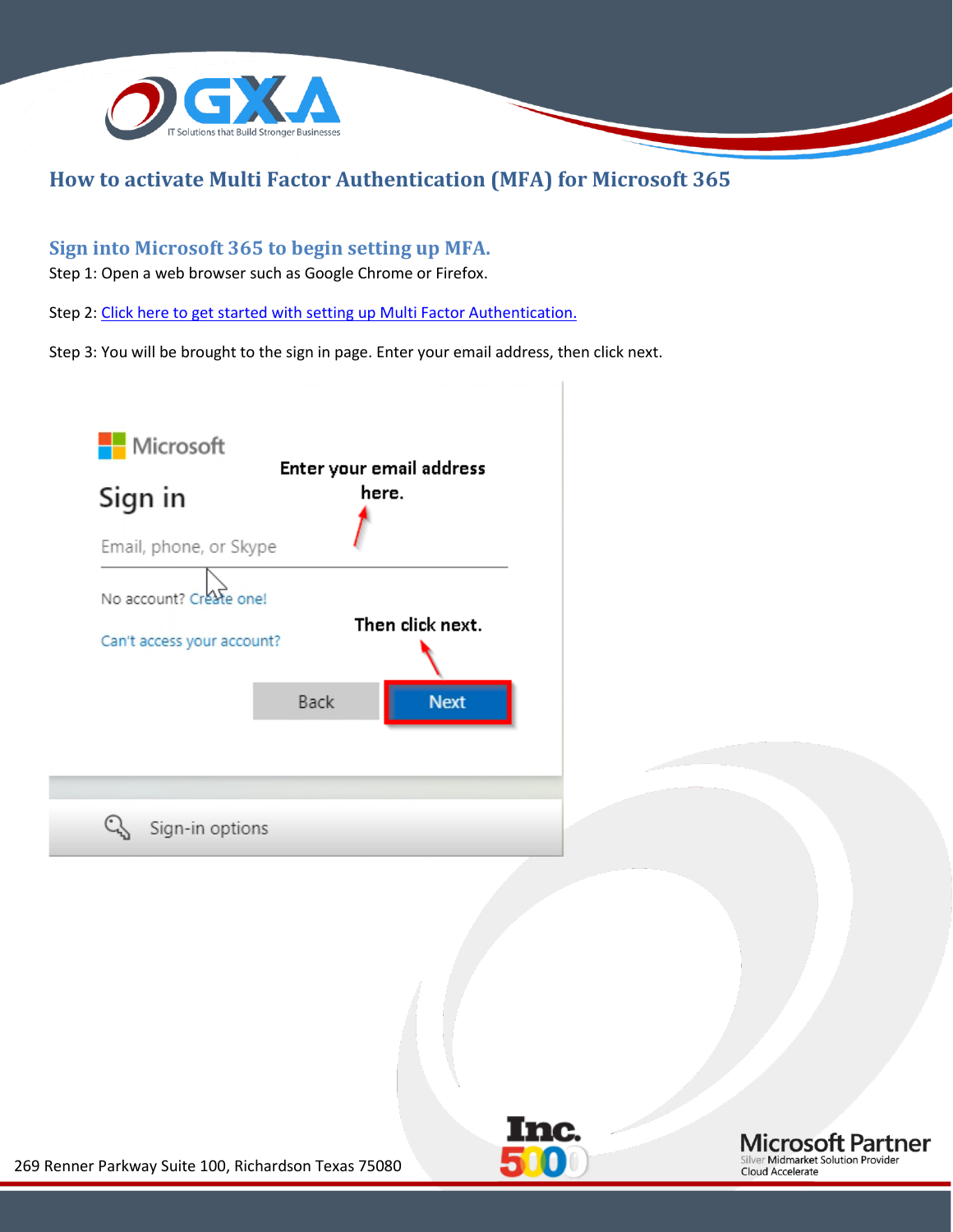

Step 4: Enter your email password here. If you received a temporary password for your email enter it here then press sign in.





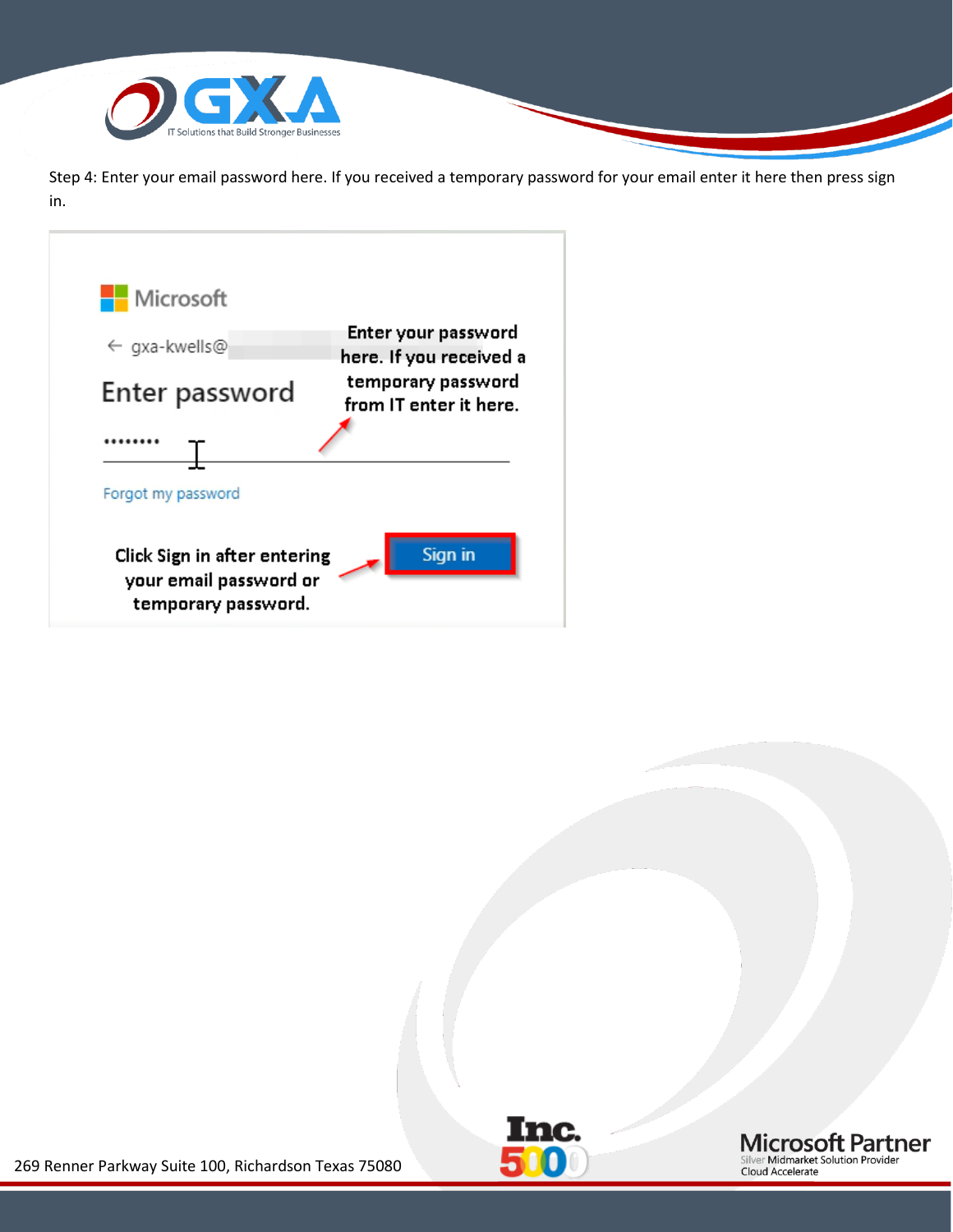

Step 5: Here you will change your password. Enter your old password or temporary password in the first line. In the second line enter in your new password. In the third line enter your new password again to confirm the change. Click sign-in to move on to setting up Multi-Factor Authentication.







269 Renner Parkway Suite 100, Richardson Texas 75080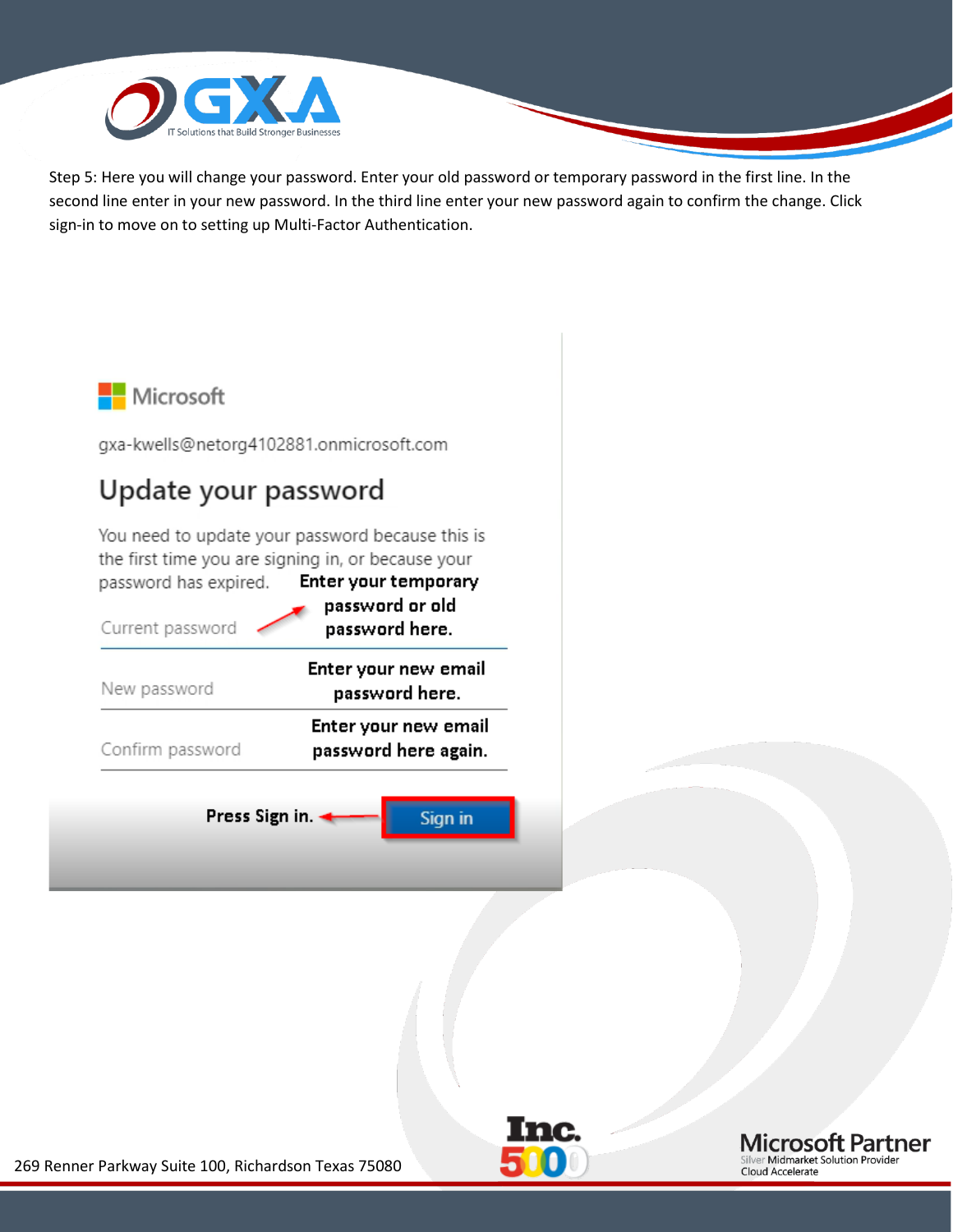

Step 6: You will be brought to a page requesting more information. Click Next to provide the information needed to enable MFA.

| Microsoft                                                               |             |
|-------------------------------------------------------------------------|-------------|
|                                                                         |             |
| More information required                                               |             |
| Your organization needs more information to keep<br>your account secure |             |
| Use a different account                                                 |             |
| Learn more                                                              |             |
|                                                                         | <b>Next</b> |

Step 7: Here you are shown three ways to set up MFA. Click Set it up now next to the option Authentication Phone to proceed.

| don't lose access to your account!                                                                                                                                                                                                             |  |
|------------------------------------------------------------------------------------------------------------------------------------------------------------------------------------------------------------------------------------------------|--|
| To make sure you can reset your password, we need to collect some info so we can verify who you are. We won't use this to spam you - just to keep your account more<br>secure. You'll need to set up at least 1 of the options below.          |  |
| Office phone is not configured. Set it up now<br>Click Set it up now to set up, MFA<br>using text message or a phone<br>Authentication Phone is not configured Set it up now<br>call.<br>Authentication Email is not configured. Set it up now |  |
| finish<br>cancel                                                                                                                                                                                                                               |  |
| nc.<br><b>Microsoft Partner</b><br>Silver Midmarket Solution Provider<br>enner Parkway Suite 100, Richardson Texas 75080<br>Cloud Accelerate                                                                                                   |  |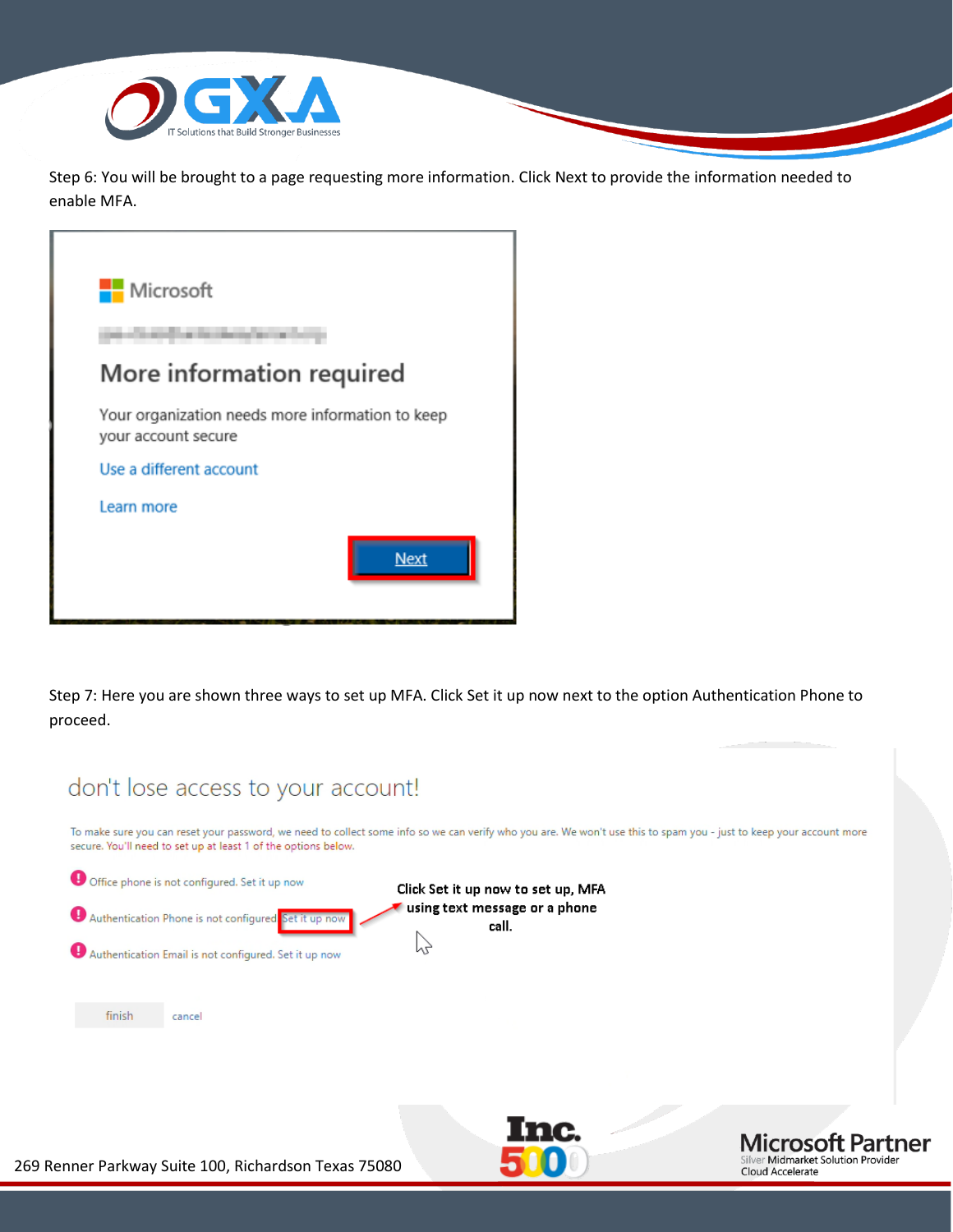

Step 8: We will setup MFA with a text message or phone call in this section.

### don't lose access to your account!



Step 9: If using the text message option, you will receive a text message with a 6 digit code. Enter the 6 digits into the textbox and select verify. If you chose the call me option, you will receive a phone call. Follow the prompts from the automated call.

# don't lose access to your account!

Please verify your authentication phone number below.

| United States (+1) |                                                                         |        |
|--------------------|-------------------------------------------------------------------------|--------|
| text me            | call me                                                                 |        |
|                    | We've sent a text message containing a verification code to your phone. |        |
|                    |                                                                         |        |
|                    |                                                                         | verify |

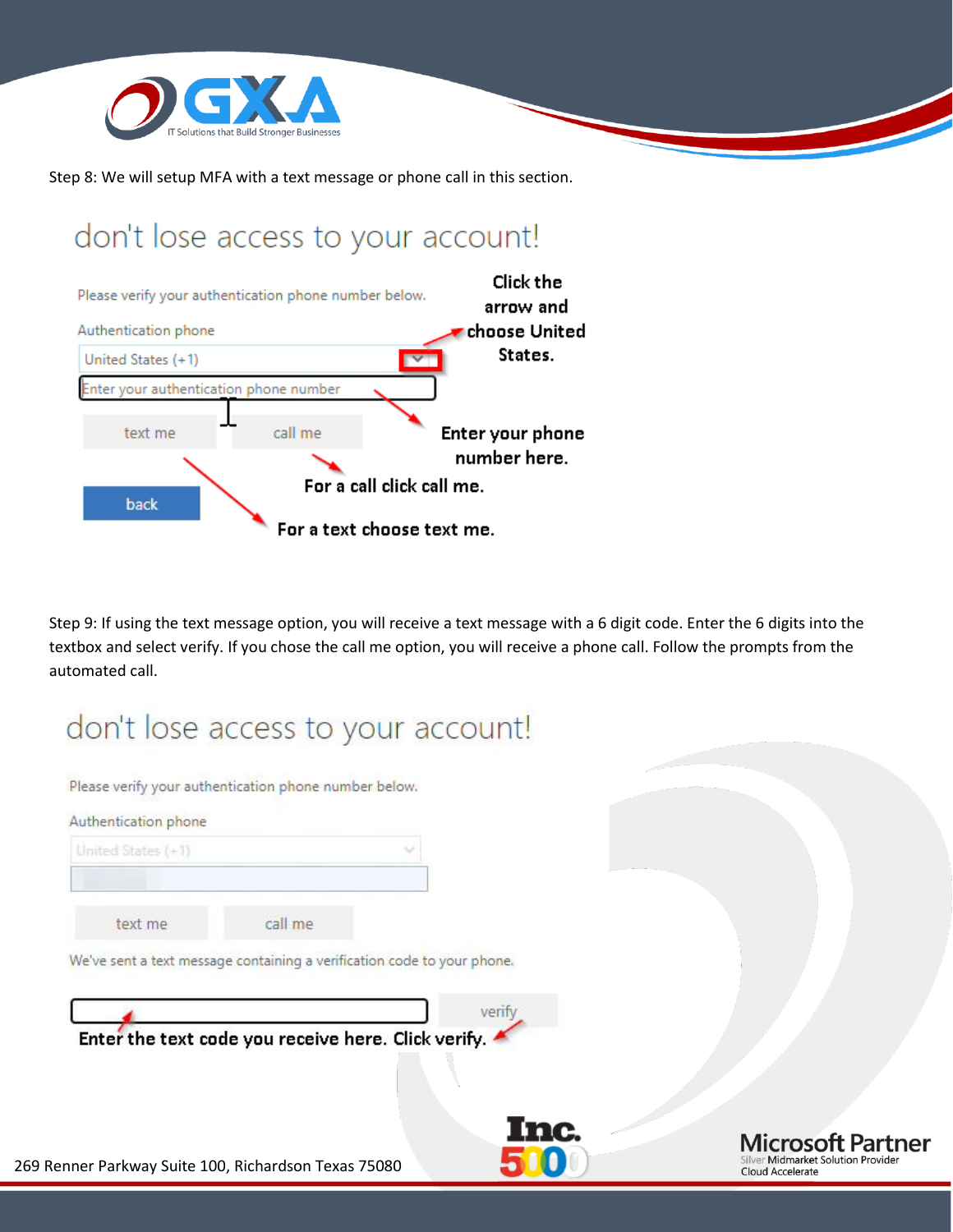

Step 10: We will now setup email for MFA just in case we lose access to our mobile phone. Click Set it up now next to Authentication Email.



Step 11: Enter your email address in the Authentication Email section then press email me.

### don't lose access to your account!

Please verify your authentication email address below. Don't use your primary work or school email.

| <b>Authentication Email</b> | Enter a personal email                                               |                                                                                    |
|-----------------------------|----------------------------------------------------------------------|------------------------------------------------------------------------------------|
|                             | Enter your authentication email address<br>address here to receive a |                                                                                    |
| email me                    | MFA code.                                                            |                                                                                    |
|                             | Press email me after                                                 |                                                                                    |
| back                        | entering your email address.                                         |                                                                                    |
|                             |                                                                      |                                                                                    |
|                             | Inc.<br>269 Renner Parkway Suite 100, Richardson Texas 75080         | <b>Microsoft Partner</b><br>Silver Midmarket Solution Provider<br>Cloud Accelerate |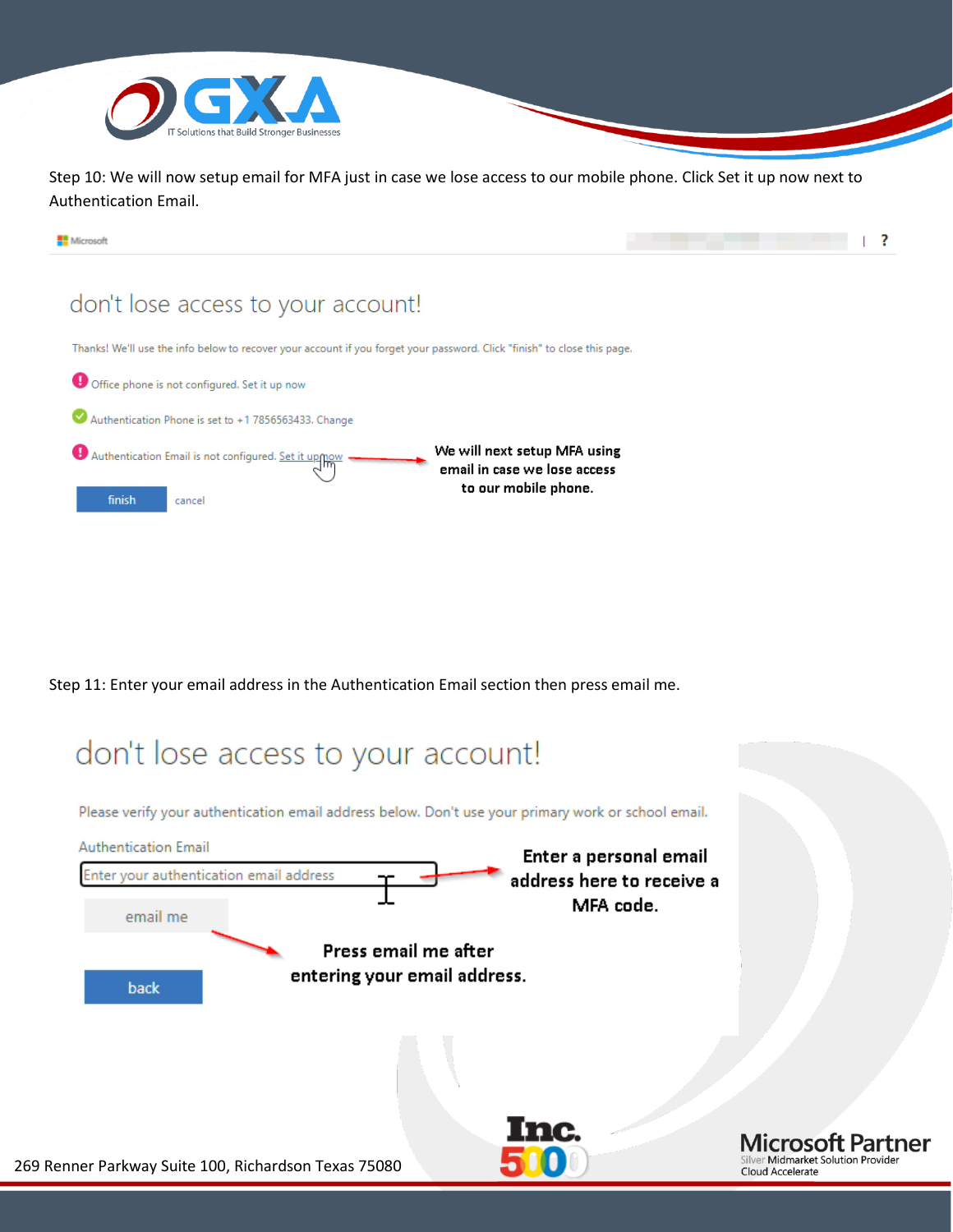

Step 12: Enter the 6 digit code you received in your email then press verify.

## don't lose access to your account!

Please verify your authentication email address below. Don't use your primary work or scho



Step 13: Click the finish button you are done setting up MFA!

### don't lose access to your account!

Thanks! We'll use the info below to recover your account if you forget your password. Click "finish" to close this page.